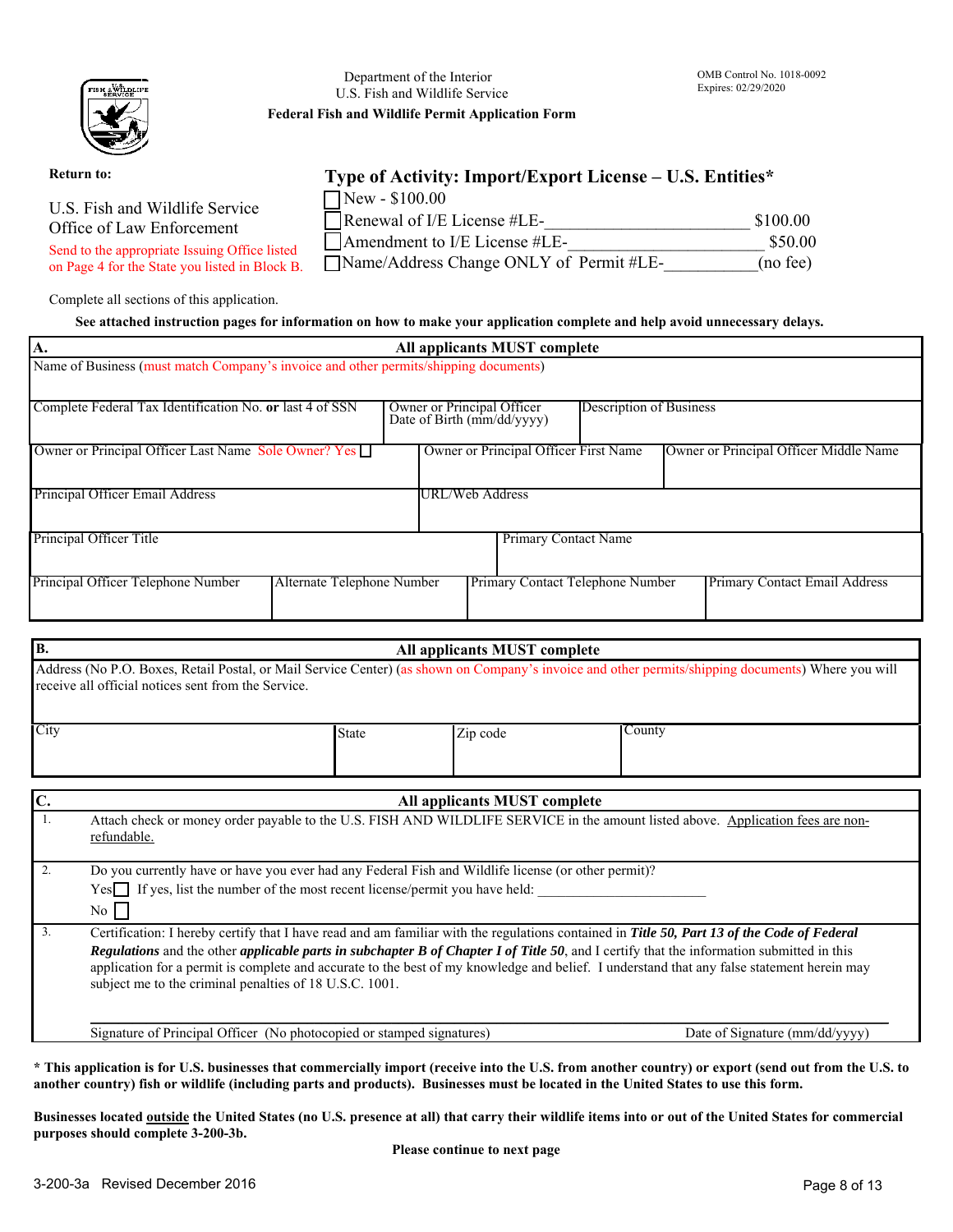## **IMPORT/EXPORT LICENSE (U.S. Entities) APPLICATION CONTINUATION SHEET**

#### **SECTION D: ALL APPLICANTS MUST COMPLETE**

**NOTE: An Import/Export License is required ONLY if you commercially import (receive into the U.S. from another country) or export (send out from the U.S. to another country). No Import/Export License is required if your business ships exclusively within the U.S. or its Territories.**

|  | Are you the sole owner? $Yes \Box No \Box (must check one)$ |  |  |  |
|--|-------------------------------------------------------------|--|--|--|
|--|-------------------------------------------------------------|--|--|--|

2. **Additional Partner(s) or Additional Principal Officer(s) Information** (*list all – use additional pages as necessary*) Name:

Complete Federal Tax Identification Number **or** last 4 of SSN: Date of Birth:

Address/City/State/Zip (No P.O. Box, Retail Postal or Mail Service Center):

| Phone Number:  |  |
|----------------|--|
| Email address: |  |

3. **Are you keeping your business records concerning imports and/or exports of wildlife under this license at the same location as Block B on page 1 of this application?**  $Yes \Box \ No \Box$  (must check one)

*50 CFR 13.46 and 14.93 describes the required records that are to be maintained for five (5) years from date of expiration of the I/E License.*

| If no, provide location of business records $(list \, all - use \, additional \, pages \, as \, necessary):$ |  |
|--------------------------------------------------------------------------------------------------------------|--|
| Name:                                                                                                        |  |
| Primary Contact Name:                                                                                        |  |
| Address/City/State/Zip (No P.O. Box, Retail Postal or Mail Service Center):                                  |  |

| Phone Number:  |  |
|----------------|--|
| Email address: |  |

4. **Are you keeping your wildlife inventories concerning imports and/or exports of wildlife under this license at the same location as Block B on page 1 of this application?**  $Yes \Box No \Box (must check one)$ 

*50 CFR 14.93 describes the requirements regarding wildlife inventory.*

If no, provide location of wildlife inventories (*list all – use additional pages as necessary*): Name: \_\_\_\_\_\_\_\_\_\_\_\_\_\_\_\_\_\_\_\_\_\_\_\_\_\_\_\_\_\_\_\_\_\_\_\_\_\_\_\_\_\_\_\_\_\_\_\_\_\_\_\_\_\_\_\_\_\_\_\_\_\_\_\_\_\_\_\_\_\_\_\_\_\_\_\_\_\_\_\_\_\_\_\_\_

Primary Contact Name: Address/City/State/Zip (No P.O. Box, Retail Postal or Mail Service Center):

| Phone<br>- 1- - - -<br>mnei |  |
|-----------------------------|--|
| Email<br>  address          |  |